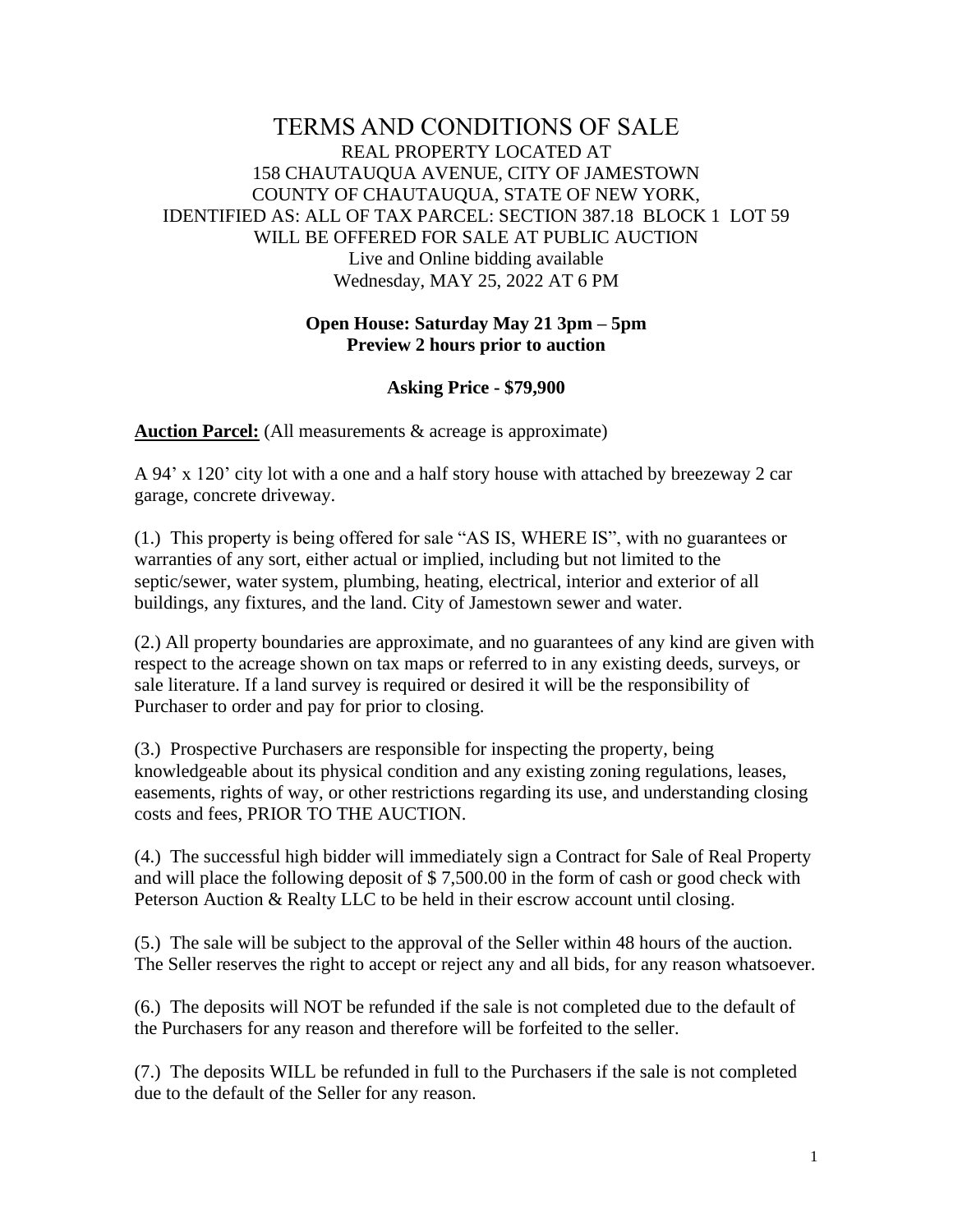(8.) The BALANCE will be due AT CLOSING, ON OR BEFORE July 25,2022. POSSESSION will be granted at closing.

(9.) The Seller shall furnish an INSURABLE TITLE to the Purchaser, free and clear of any liens or encumbrances, subject to any leases, easements, rights of way, or deed restrictions of record. All sellers' oil, gas, mineral, & timber rights will be conveyed to the purchasers at time of closing.

(10.) CLOSING COSTS - The Seller will pay for the Title Search update. Purchaser will pay for Revenue Stamps, TP 584 Filing Fee, Deed Recording Fee, RP5217 Filing Fee, and any costs in obtaining financing. Each will pay own attorney fees.

(11.) ALL PROPERTY TAXES will be PRORATED as of the CLOSING DATE.

(12.) Seller and/or Auctioneer reserve the right to cancel the auction for any reason prior to set auction date.

(13.) Michael W. Peterson is acting only as Sales Agent for the Seller, and has no personal interest in the property.

 ANY ANNOUNCEMENTS MADE BY THE AUCTIONEER ON THE DAY OF THE SALE WILL TAKE PRECEDENCE OVER ANY PRINTED MATERIAL.

 THE SELLER AND HIS SALES AGENTS WILL NOT BE HELD RESPONSIBLE FOR ANY ACCIDENTS SHOULD THEY OCCUR BEFORE, DURING, AFTER, OR BECAUSE OF THE AUCTION.

SELLER: Estate of Richard P Cowan/ Richard S Cowan, Executor

ATTORNEY: Hope Fredrickson

BROKER: Michael W. Peterson, Peterson Auction and Realty LLC Brokers License #: 10491210026 164 Ivory Street, Frewsburg, New York 14738 Telephone: 716-665-0668 Fax: 716-661-9629 E-mail: peteauction@hotmail.com Web Site: [www.petersonauction.com](http://www.petersonauction.com/)